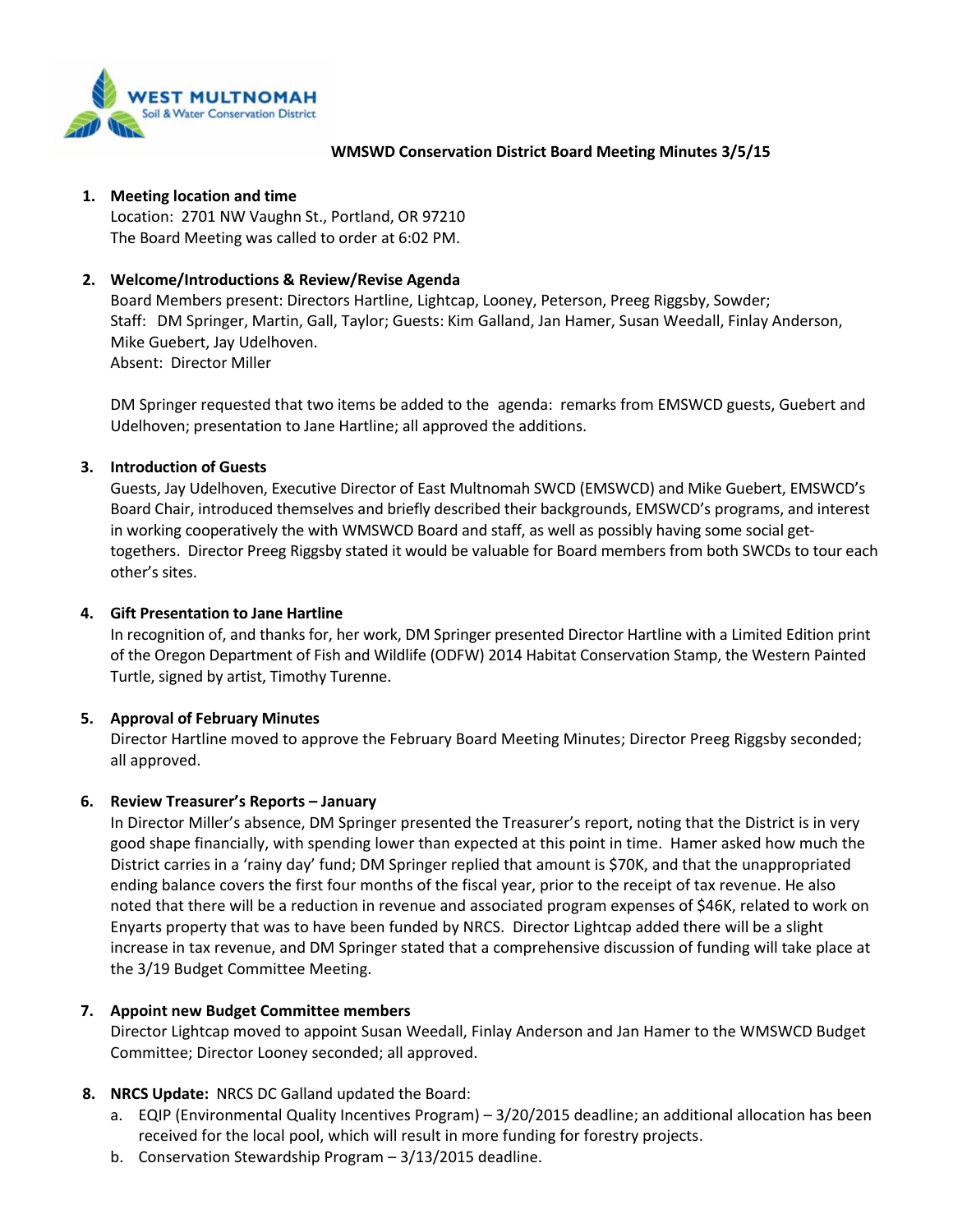Galland reported that John Gillilan is moving to a position in the State Office; Travis Godeaux is the new engineer, and he will be located at the Hillsboro office. Galland and Godeaux will visit the District office on 3/25 to meet staff, discuss projects and site visitations.

On Tuesday, 3/9, Galland and Gall will meet re: soil issues at Clackamas SWCD.

Galland will have a Quality Assurance meeting, conducted by the State Office, in May.

Wetland Reserve Program (WRP) restoration and maintenance funds opened up, with funds for maintenance eligible this year (\$125K); Enyarts' 120 acres will benefit.

DM Springer reminded the Board that there is a meeting on 3/30 with NRCS to discuss the closing of the DC office at the District; Board members are invited to attend.

## **9. Scott Gall Staff Report – Rural Programs**

 Gall presented information on his programs/projects, focusing on Water Quality, Agriculture and Cover Crops, and Sturgeon Lake.

## **10. Laura Taylor Staff Report – Education Programs**

Taylor presented information on her education programs/projects aimed at youth, adults (teachers and parents) to increase participation in conservation programs, including gardening, as well as encouraging the development of future farmers.

Udelhoven noted that EMSWCD's Board had recently signed a letter endorsing the Outdoor School State Initiative; he will forward the information to DM Springer; he encouraged the Board to do the same in support of Outdoor School.

# **11. Staff Reports (February) and Sturgeon Lake Project Update:**

DM Springer gave an update on activities -

- a. He noted that Gall had covered the Sturgeon Lake update in his presentation;
- b. A Meeting of the Intertwine's Equity Cohort will be held on 3/19, from 9 to noon at Intertwine; DM Springer will attend as many of these meetings as possible; Logalbo and Ahr are coordinating attendance by Board members;
- c. DM Springer attended the Land Use Planning Committee Meeting on Sauvie Island and reported both agencies and the public were well represented, discussing various issues of importance, including the effects of agri-tourism;
- d. DM Springer will attend the Friends of Tryon Creek Fund Raiser on 3/14, and an extra ticket is available for anyone who would like to join him;
- e. A thank-you letter was received from SOLV*E* for the District's financial contribution;
- f. DM Springer briefly discussed State governmental changes (new ODFW Director) and upcoming legislation (SB 204), noting he will monitor the process and keep the Board updated;
- g. Soil School will be held on 4/4, and over 100 attendees are expected;
- h. DM Springer met with the State Parks Commission, discussing Tryon Creek and Sauvie Island issues;
- i. DM Springer showed Board members the spread that mentioned the District's work fighting garlic mustard infestation, in the SW Neighborhood's SW News.

# **12. Basin Meeting Report**

Director Lightcap reported that a Lower Basin Meeting will be held on 3/18, 6:30 PM, at Clackamas SWCD. Attendees (East, West, Polk, Yamhill, Clackamas and Tualatin SWCDs) will discuss their programs and opportunities to work together to accomplish conservation goals. Board members are encouraged to attend. Lightcap requested input on what he should report re: the District's unique work; the Education, Meadowscaping, Canopy Weeds and Cover Crop programs were suggested. Lightcap will contact DM Springer to create a one page program/project summary for the District; Director Hartline noted it would be valuable to see similar information from each participating District; Anderson noted creating a report template might be helpful.